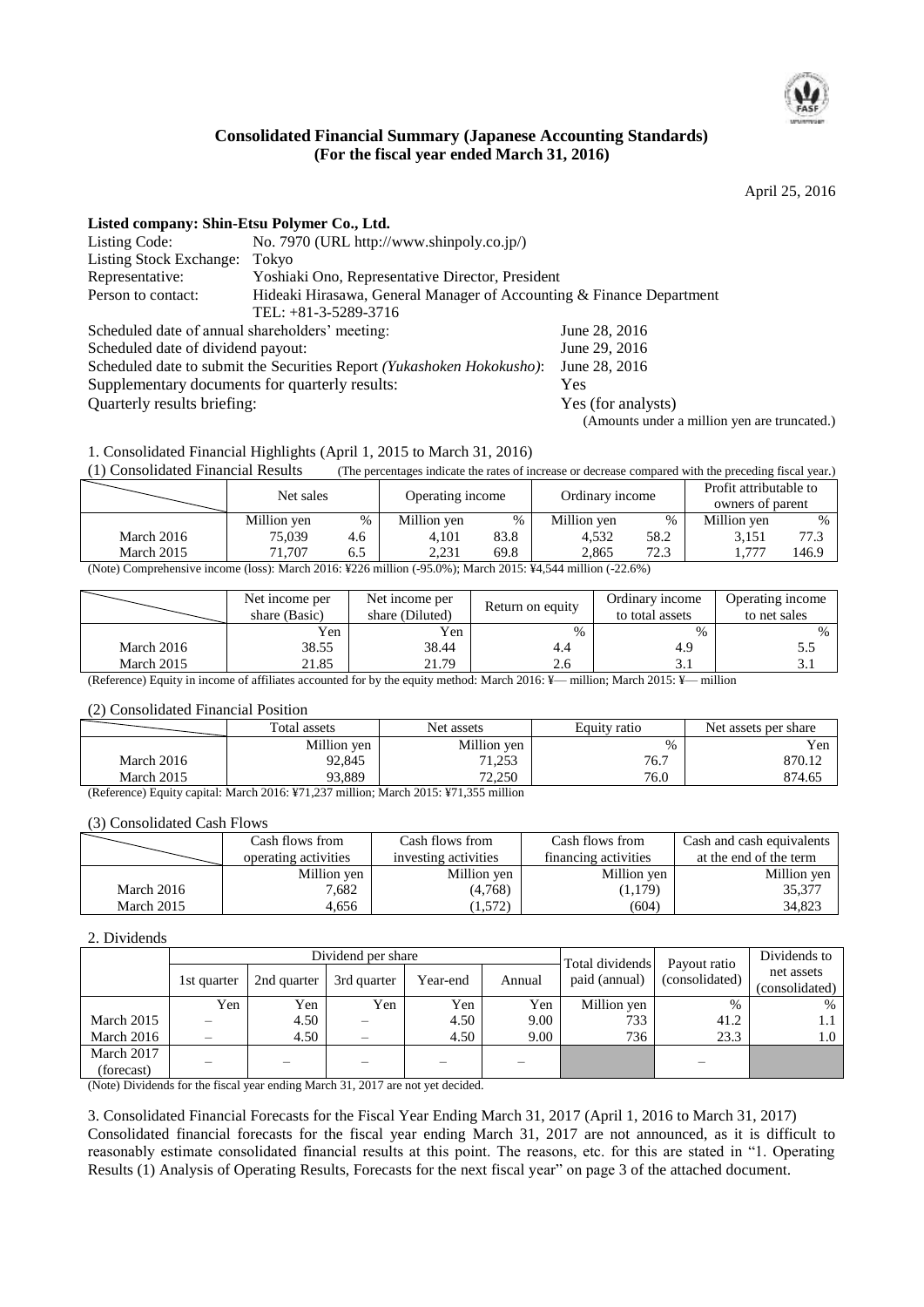| * Notes                                                                                            |                                   |                   |
|----------------------------------------------------------------------------------------------------|-----------------------------------|-------------------|
| (1) Any change in important subsidiaries during the year                                           |                                   |                   |
| (any changes in specific subsidiaries accompanied by a change in the scope of consolidating): None |                                   |                   |
| Newly added: None (Company name:                                                                   | ) Eliminated: None (Company name: |                   |
| (2) Any changes in accounting policies and changes or restatement of accounting estimates          |                                   |                   |
| 1. Changes in accounting policies associated with the revision of accounting standards, etc.:      |                                   | <b>Yes</b>        |
| 2. Changes in accounting policies other than the above:                                            |                                   | None              |
| 3. Changes in accounting estimates:                                                                |                                   | None              |
| 4. Restatement:                                                                                    |                                   | None              |
| (3) Number of shares issued (common stock)                                                         |                                   |                   |
| 1. Number of shares issued as of the term end (including treasury shares):                         | March 2016                        | 82,623,376 shares |
|                                                                                                    | March 2015                        | 82,623,376 shares |
| 2. Number of treasury shares as of the term end:                                                   | March 2016                        | 752,082 shares    |
|                                                                                                    | March 2015                        | 1,041,774 shares  |
| 3. Average number of shares during the term:                                                       | March 2016                        | 81,760,006 shares |
|                                                                                                    | March 2015                        | 81,377,198 shares |

#### Reference: Non-Consolidated Financial Summary

#### 1. Non-Consolidated Financial Highlights (April 1, 2015 to March 31, 2016)

(1) Non-Consolidated Financial Results (The percentages indicate the rates of increase or decrease compared with the preceding fiscal year.)

|            | Net sales   |              | Operating income |                 | Ordinary income |        | Net income  |      |
|------------|-------------|--------------|------------------|-----------------|-----------------|--------|-------------|------|
|            | Million yen | %            | Million yen      | $\%$            | Million ven     | $\%$   | Million ven | $\%$ |
| March 2016 | 45,251      | (0.8)        | 788              | $\qquad \qquad$ | 1.543           | (12.5) | 1.363       | 14.8 |
| March 2015 | 46.061      | n n<br>ن و گ | ັ                | 130.1           | 1.764           | າາເ    | 1.187       |      |

|            | Net income per share<br>(Basic) | Net income per share<br>(Diluted) |
|------------|---------------------------------|-----------------------------------|
|            | Yen                             | Yen                               |
| March 2016 | 16.68                           | 16.63                             |
| March 2015 | 14.59                           | 14.55                             |

# (2) Non-Consolidated Financial Position

|            | Total assets | Net assets  | Equity ratio   | Net assets per share |  |
|------------|--------------|-------------|----------------|----------------------|--|
|            | Million yen  | Million yen | $\%$           | Yen                  |  |
| March 2016 | 56,727       | 41,472      | 73.1           | 506.36               |  |
| March 2015 | 56.434       | 40.880      | 72.2<br>ر… ے ا | 500.38               |  |

(Reference) Equity capital: March 2016: ¥41,456 million; March 2015: ¥40,822 million

# Statement Relating to the Execution Status for Audit Procedures

This financial summary falls outside the scope of audit procedures for financial statements based on the stipulations of the Financial Instruments and Exchange Act. The audit procedures for financial statements based on the stipulations of said Act were not completed at the time this financial summary was disclosed.

#### Statement regarding the proper use of financial forecasts and other special remarks

The Company plans to hold a results briefing for analysts on May 17, 2016 (Tuesday). Documents to be distributed at the results briefing will be posted on the Company's website immediately after the briefing was held.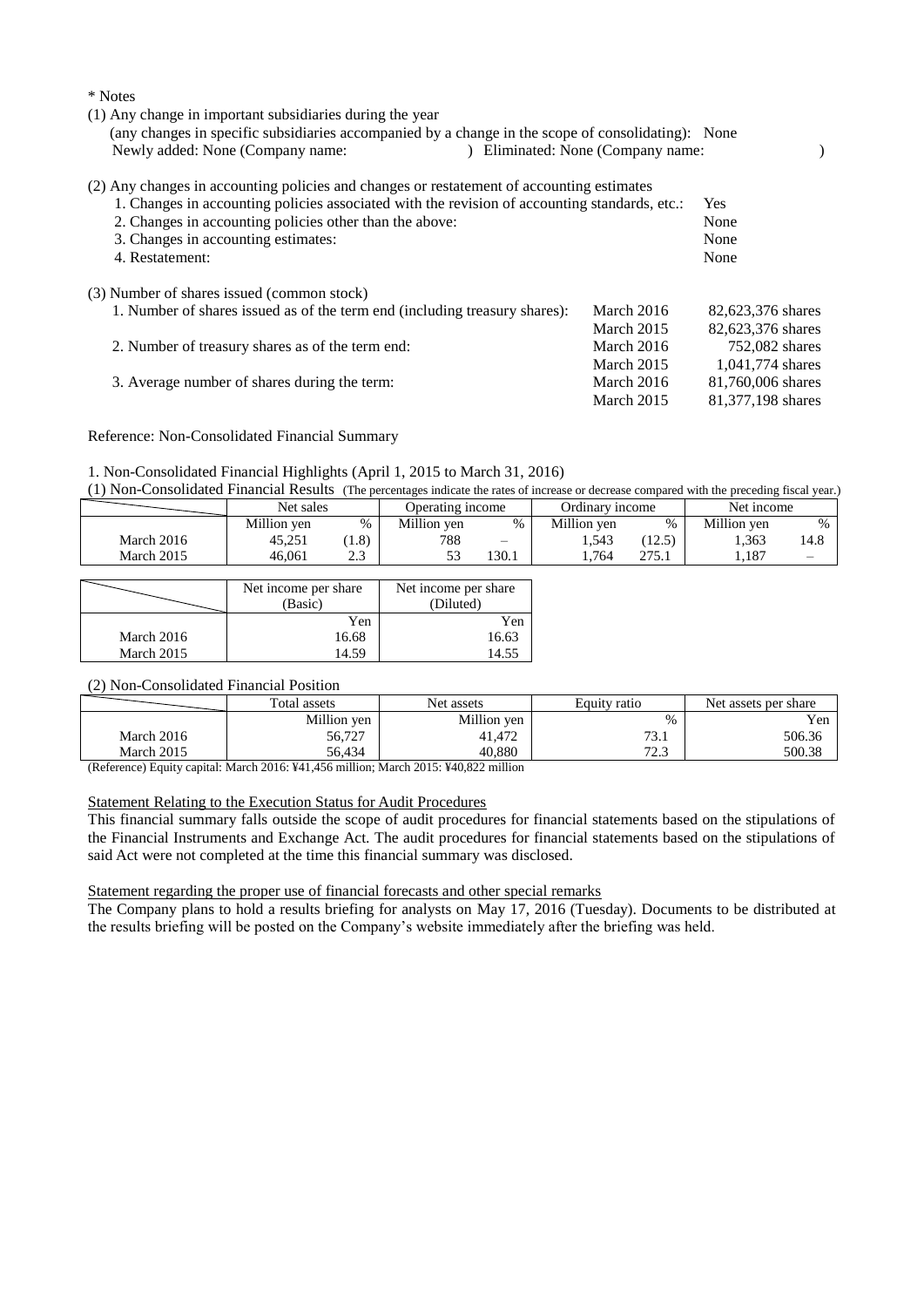# Accompanying Materials – Contents

| 1.          | (3) Fundamental Policy for Distribution of Profits, and Dividends for the Current                          |
|-------------|------------------------------------------------------------------------------------------------------------|
| 2.          |                                                                                                            |
|             |                                                                                                            |
| 3.          |                                                                                                            |
| $4_{\cdot}$ | (2) Consolidated Statements of Income / Consolidated Statement of Comprehensive Income 8                   |
|             | Information on net sales, profits or losses, assets, liabilities and other amounts by reported segment  14 |
|             | Total amounts for reported segments, their differences from the amounts stated in consolidated financial   |
|             |                                                                                                            |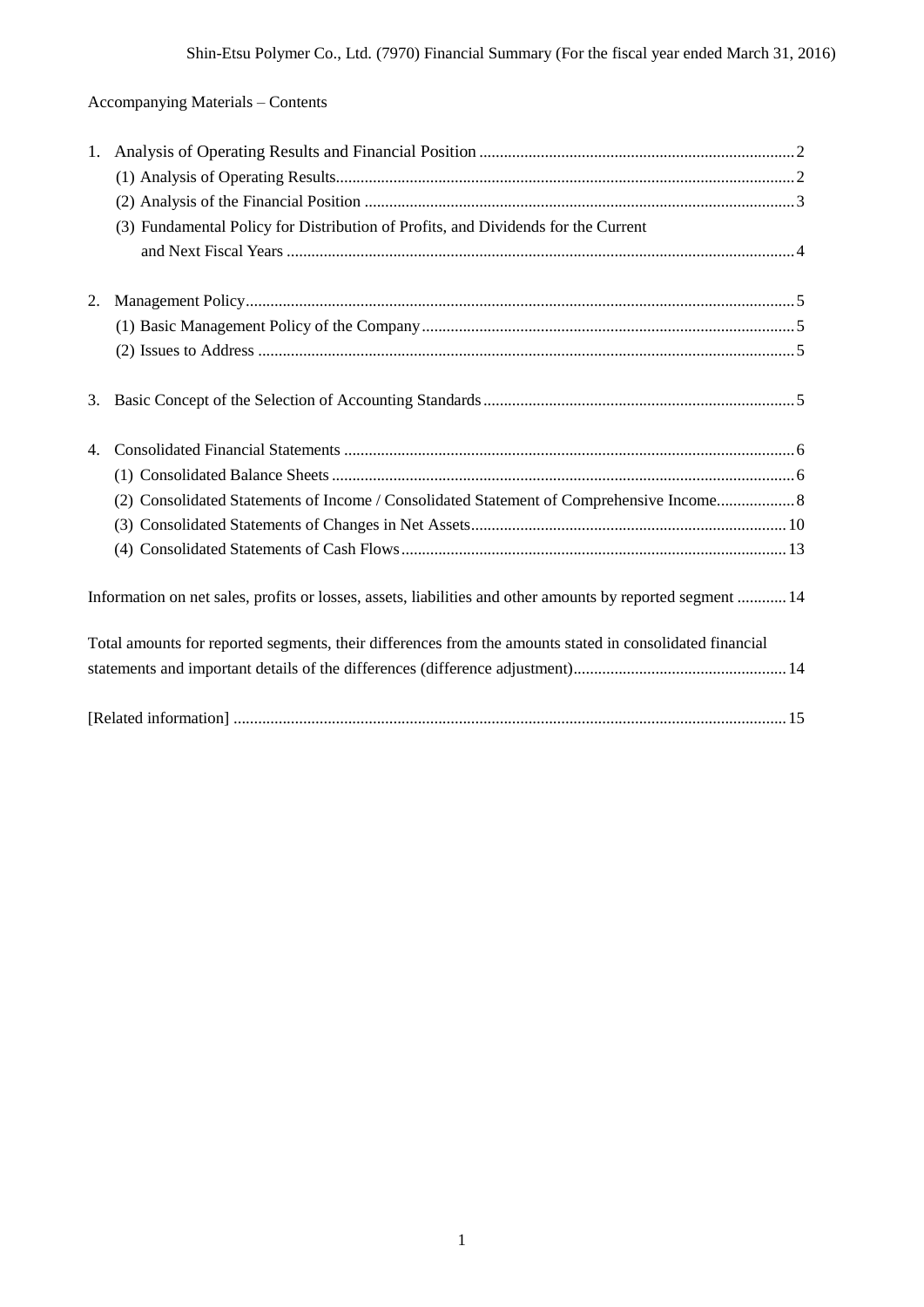## **1. Analysis of Operating Results and Financial Position**

#### (1) Analysis of Operating Results

During the fiscal year under review, global economic conditions remained on track for a moderate recovery, helped by the US economy as it continued to generally recover thanks to solid consumer spending. The situation in Europe meanwhile varied from country to country. Asian economies were affected by the declining economic growth in China and slowing economies in ASEAN. The Japanese economy also continued to experience a gradual recovery, backed by continued improvements in corporate earnings and solid consumer spending, despite negative factors such as the higher cost of imports due to a weaker yen.

Looking at the business environment of the Group, demand in sectors related to automobiles, semiconductors and office automation equipment remained strong.

In this operating environment, the Group continued its sales activities with a focus on offering growth products in Japan and abroad. On the production side, it moved forward aggressively with capital investments to achieve goals such as capacity enhancement and improvements in production efficiency and quality.

As a result, consolidated net sales for the fiscal year under review stood at ¥75,039 million (up 4.6% year on year). Operating income amounted to ¥4,101 million (up 83.8% year on year), ordinary income was ¥4,532 million (up 58.2% year on year), and profit attributable to owners of parent stood at ¥3,151 million (up 77.3% year on year).

Consolidated results by segment are as follows.

#### 1) Electronic Devices segment

In the Electronic Devices segment, overall sales increased from a year ago as a result of steady shipments that continued through the year, particularly of automotive input devices, which contributed to significant income growth.

In input devices, shipments of automotive key switches and capacitive touch switches remained steady following an increase in the number of car-mounted devices used in automobiles. Sales of the devices rose as shipments of slim notebook personal computer touchpads also remained solid. As for display-related devices, shipments of LCD connectors remained firm and shipments of view control films (VC-Films) for automobiles were promoted. In component-related products, shipments of semiconductor testing connectors were strong.

As a result, segment sales stood at ¥19,933 million (up 5.6% year on year), and operating income was ¥1,306 million (up 43.0% year on year).

#### 2) Precision Molding Products segment

In the Precision Molding Products segment, overall sales increased year on year and income rose significantly thanks to an increase in shipments of semiconductor-related containers, components for office automation equipment and carrier tape-related products.

Sales of semiconductor-related containers climbed, reflecting strong shipments of mainstay products, helped by the robust demand in the semiconductor industry. Sales of components for office automation equipment increased year on year as shipments of products for key users recovered and remained solid. Sales of carrier tape-related products grew from one year ago, reflecting sustained active demand for products for automobile-mounted electronic devices and smartphones. Sales of silicone rubber molded products rose as a result of continued strong shipments of mainstay items such as products for medical equipment and building materials.

As a result, segment sales stood at ¥30,377 million (up 6.1% year on year), and operating income was ¥3,629 million (up 65.9% year on year).

## 3) Housing & Living Materials segment

Overall sales in the Housing & Living Materials segment remained sluggish, reflecting stagnant demand in related markets and intensifying price competition. Even so, profitability continued to improve, aided by low material prices.

With regard to shipments of packing materials such as wrapping films, sales rose year on year, reflecting solid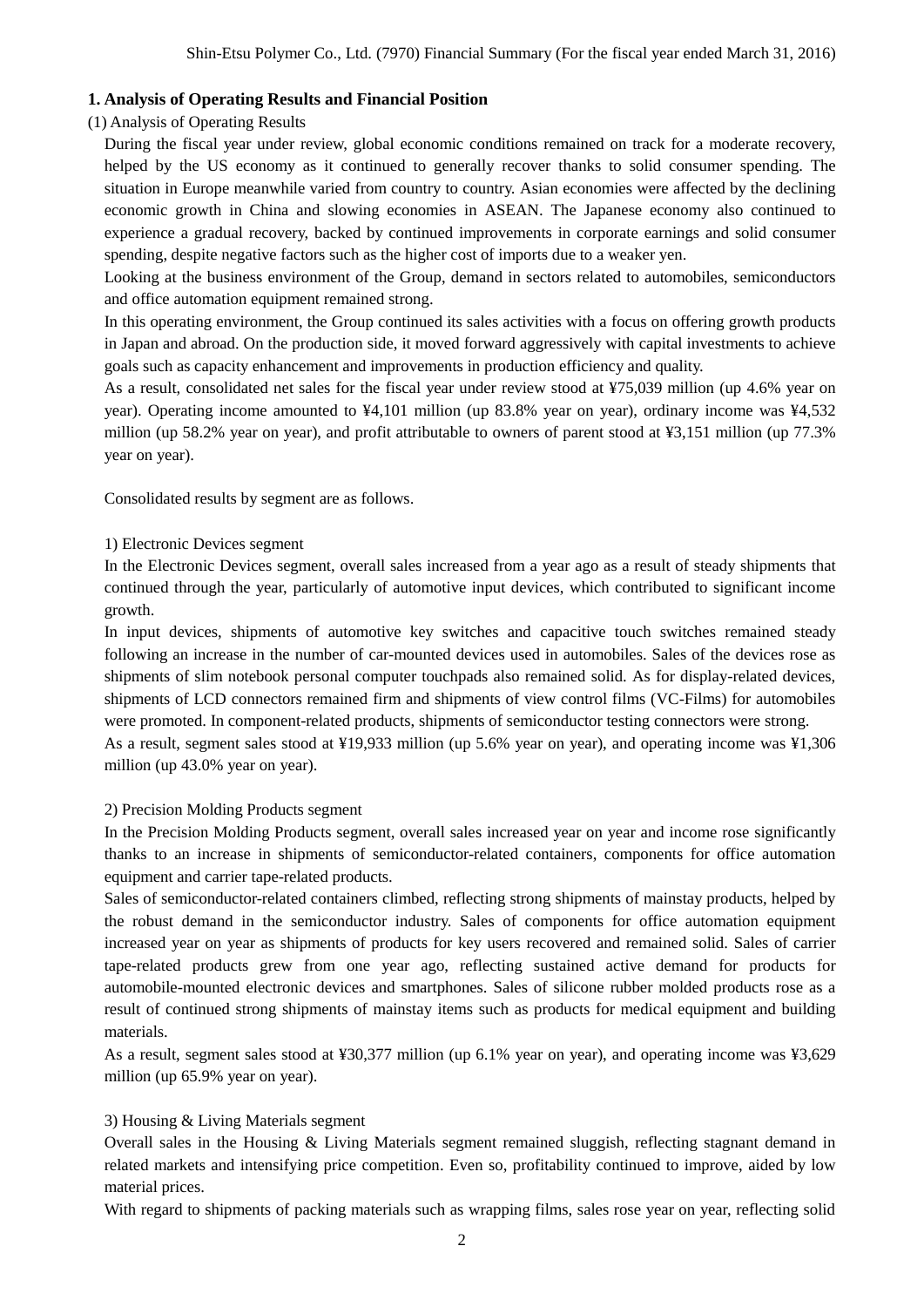shipments to the food services industry, although products for supermarkets focusing on food remained flat. Sales of PVC pipes and related products declined from the previous year, reflecting continued difficulties in securing sufficient orders due to a slowdown in the number of housing starts. Sales of plastic compounds decreased year on year, reflecting low demand for electric wires, although shipments for automobiles remained stable. Sales of exterior materials stalled on factors such as weak demand and price competition.

As a result, segment sales stood at ¥18,205 million (down 1.2% year on year) and operating loss was ¥50 million, compared with operating loss of ¥712 million for the previous fiscal year.

#### 4) Others segment

Overall sales in the Others segment increased year on year, reflecting orders received for new construction and the renovation of commercial facilities, particularly in Tokyo and neighboring areas. The Others segment includes the development of new businesses.

As a result, segment sales amounted to ¥6,522 million (up 13.4% year on year) and operating loss was ¥740 million, compared with operating loss of ¥115 million for the previous fiscal year.

#### **Forecasts for the next fiscal year**

With respect to the future business environment, there are increasing signs of a slowdown in the global economy, reflecting sluggish economic conditions that are expected to continue mainly in emerging countries such as China and resource rich countries, although the economies of advanced countries, including the United States, are forecast to remain firm. Meanwhile, there is concern that the Japanese economy will stagnate due to factors such as weak consumer spending and the further appreciation of the Japanese yen, although corporate capital spending is likely to remain solid.

In the electric and electronic device and semiconductor industries, etc., which constitute the Group's key target markets, the business outlook remains uncertain, reflecting the unpredictable growth of the production of mobile devices, such as smartphones and printers, and intensifying competition with rival companies. Accordingly, we have decided not to state our results forecast for the next fiscal year as of the time of the announcement of this consolidated financial summary, as it is difficult to reasonably estimate the business performance of the Group. We will announce our consolidated forecast as soon as is can be estimated.

#### (2) Analysis of the Financial Position

#### **Financial position**

Total assets at the end of the consolidated fiscal year under review decreased ¥1,043 million from the end of the previous fiscal year, to ¥92,845 million. This result was mainly attributable to decreases of ¥2,013 million in notes and accounts receivable–trade, ¥874 million in machinery, equipment and vehicles (net) and ¥638 million in buildings and structures (net), despite increases of ¥1,392 million in cash and deposits and ¥1,112 million in other of current assets.

Liabilities at the end of the fiscal year under review decreased ¥46 million from the end of the previous fiscal year, to ¥21,592 million, despite increases of ¥374 million in income tax payable, ¥257 million in accrued expenses and ¥219 million in accounts payable-other. This result was mainly attributable to decreases of ¥716 million in notes and accounts payable–trade and ¥212 million in other of non-current liabilities.

Net assets at the end of the fiscal year under review decreased ¥996 million from the end of the previous fiscal year, to ¥71,253 million, mainly reflecting decreases of ¥2,751 million in foreign currency transaction adjustment and ¥836 million in non-controlling interests, although retained earnings increased ¥2,345 million.

#### **Cash flows**

Cash and cash equivalents (hereinafter "cash") at the end of the fiscal year under review increased ¥554 million from the end of the previous fiscal year, to ¥35,377 million.

Cash flows by activities and contributing factors were as follows: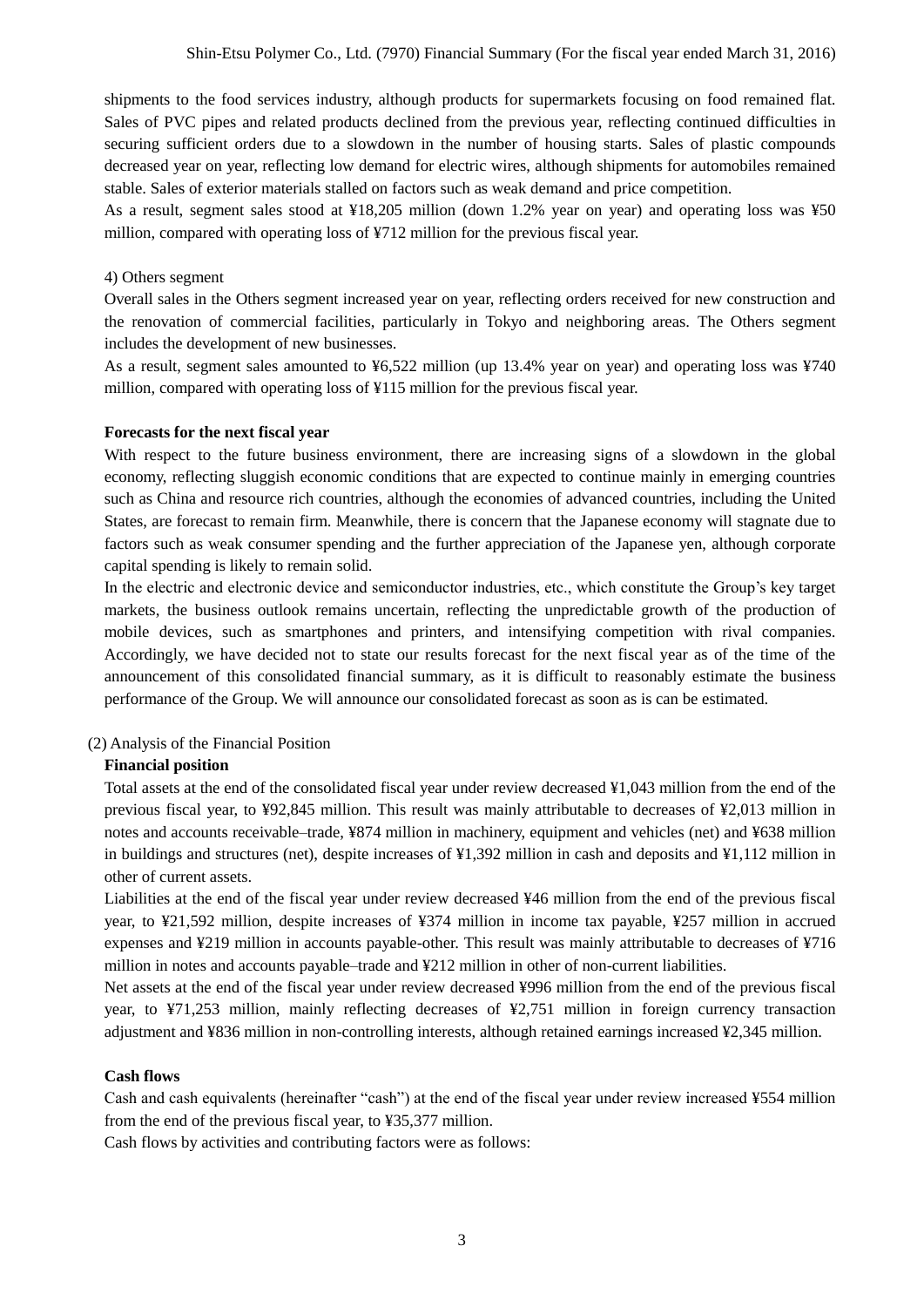# (Cash flows from operating activities)

Net cash provided by operating activities was ¥7,682 million for the fiscal year under review, an increase of ¥3,025 million from the previous fiscal year. Contributing factors included net income before income taxes of ¥4,373 million, depreciation of ¥3,315 million, loss on retirement of non-current assets of ¥351 million, and a decrease of ¥438 million in notes and accounts receivable-trade, as well as factors that contributed to a decrease, including ¥884 million for corporate taxes paid and a decrease of ¥458 million in notes and accounts payable– trade and an increase of ¥214 million in inventory.

# (Cash flows from investing activities)

Net cash used in investing activities in the consolidated fiscal year under review was ¥4,768 million (a year-on-year increase of ¥3,195 million in expenditure), which was primarily attributable to the payment of ¥3,985 million for purchasing property, plant, and equipment as well as an increase of ¥882 million in time deposits.

# (Cash flows from financing activities)

Net cash used in financing activities was ¥1,179 million in the fiscal year under review, a year-on-year increase in net cash used of ¥574 million. This result mainly reflected ¥733 million for dividends paid and ¥578 million for payments from changes in ownership interests in subsidiaries that do not result in change in the scope of consolidation.

## (Reference) Changes in cash flow-related indicators

| ັ                                                             | 52nd term<br>Fiscal year<br>ended March<br>31, 2012 | 53rd term<br>Fiscal year<br>ended March<br>31, 2013 | 54th term<br>Fiscal year<br>ended March<br>31, 2014 | 55th term<br>Fiscal year<br>ended March<br>31, 2015 | 56th term<br>Fiscal year<br>ended March<br>31, 2016 |
|---------------------------------------------------------------|-----------------------------------------------------|-----------------------------------------------------|-----------------------------------------------------|-----------------------------------------------------|-----------------------------------------------------|
| Equity ratio $(\%)$                                           | 73.9                                                | 76.4                                                | 75.7                                                | 76.0                                                | 76.7                                                |
| Equity ratio based on market<br>value $(\%)$                  | 43.3                                                | 36.2                                                | 35.4                                                | 49.3                                                | 53.2                                                |
| Ratio of interest-bearing liabilities<br>to cash flows $(\%)$ | 0.1                                                 | 0.1                                                 | 0.1                                                 | 0.0                                                 | 0.0                                                 |
| Interest coverage ratio (multiple)                            | 152.8                                               | 91.8                                                | 133.8                                               | 150.5                                               | 283.2                                               |

Equity ratio: equity capital / total assets

Equity ratio based on market value: aggregate share value / total assets

Ratio of interest-bearing liabilities to cash flows: interest-bearing liabilities / cash flows

Interest coverage ratio: cash flows / interest payments

(Note 1) Consolidated financial figures are used in calculating all the ratios presented above.

(Note 2) The aggregate share value is calculated by multiplying the closing share price at the end of the period by the number of outstanding shares at the end of the period (after subtracting treasury shares).

(Note 3) Cash flows from operating activities stated in the Consolidated Statement of Cash Flows are used as cash flows.

(Note 4) Interest-bearing liabilities are all liabilities stated in the Consolidated Balance Sheet upon which interest is paid. Interest paid stated in the Consolidated Statement of Cash Flows is used for interest payments.

## (3) Fundamental Policy for Distribution of Profits, and Dividends for the Current and Next Fiscal Years

The Company recognizes shareholder returns as a crucial management issue. We aim to increase our corporate value by strengthening our management structures and achieving sustainable growth. With this as a goal, our basic policy is to maintain stable dividend payments according to business performance, while securing sound financial conditions and sufficient retained earnings to make investment in research, development and production facilities.

For the fiscal year under review, the Company plans to pay year-end dividends of 4.5 yen per share, factoring in its business performance for the year and future business developments. As a result, annual dividends will be 9 yen per share.

The shareholder dividends for the next fiscal year are yet to be determined, as it is difficult to reasonably estimate the Company's performance at this point. The dividends will be announced as soon as the performance can be estimated.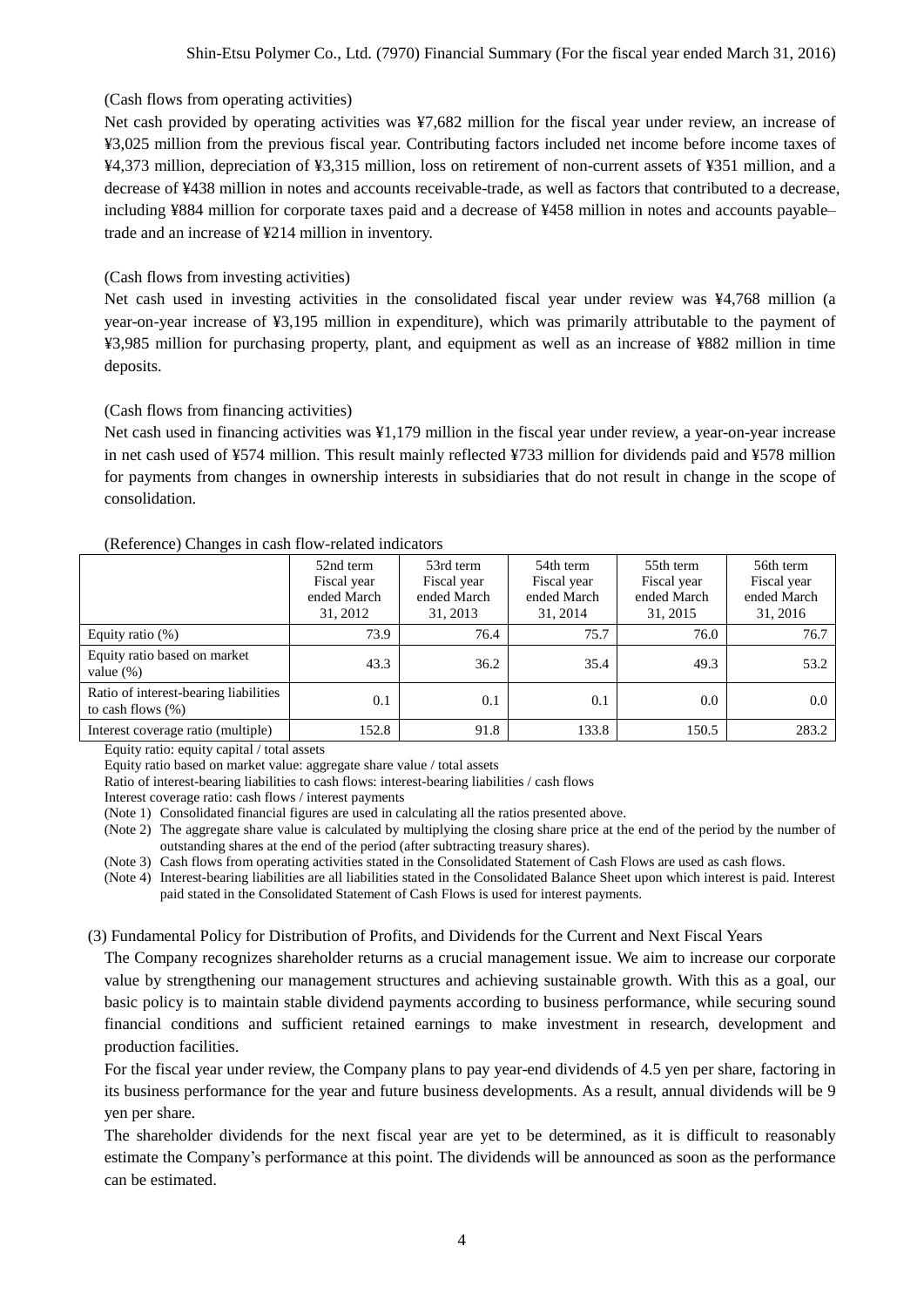# **2. Management Policy**

# (1) Basic Management Policy of the Company

The Group, as its corporate philosophy, contributes to people's lives, industries and society by leveraging the materials and technologies that it offers, while seeking to ensure compliance with laws and regulations and undertaking fair corporate activities. It aims to contribute to society by manufacturing eco-friendly products that meet a wide variety of needs and enrich the lives of our customers, building trust with them in a broad range of areas from a global perspective. With this in mind, we are endeavoring to increase our communication with customers across different areas and to strengthen our relationships with them by improving our fundamental technologies.

# (2) Issues to Address

The Group's most pressing issue is to focus on creating new businesses in the existing business domains and their peripheral business domains by fully utilizing our key technologies, including materials compounding, composition and precision molding, mainly for silicon, various types of plastics and conductive materials. We will seek to achieve sustainable growth by developing new products, increasing sales capabilities, and creating new customers with a focus on markets with growth potential, while responding promptly to changes in the market environment.

In the Electronics Devices segment, we will move forward with further efforts to offer a product mix comprised of higher added value, thereby driving the growth of input devices used for automobiles and notebook personal computers. To strengthen our overseas businesses, we will continue to focus on marketing new products with a competitive advantage, such as touch input devices, and will work hard to achieve sustainable growth in our businesses.

In the Precision Molding Products segment, we will continue to improve our evaluation and analysis technologies and the quality and performance of containers for semiconductors & electronics components (wafer cases and carrier tapes), and expand the business by appropriately addressing new customer needs that are created as a result of the miniaturization of the semiconductor process and electronic equipment. We will increase the revenue of components for office automation equipment by ensuring that we address demand for printer components in emerging countries and North America, and by capturing demand for multifunction printer components. We will also strengthen our cost competitiveness by reviewing our overseas production system to adapt to customer demand. With regard to silicone-molded products, we will focus on developing new products, leveraging our proprietary technologies, such as transparent silicone rubber products, and the cultivation of new markets, while promoting overseas sales of products for medical-related components.

In the Housing & Living Materials segment, we will strive to improve profitability by cutting the distribution costs of PVC-related products and by reinforcing and expanding the product lines and sales of non-PVC related products. In particular, we will promote sales of new products with high added value, such as plastic compounds in the automobile sector and for electric wire use, as well as conductive polymers and thin films that offer a range of applications, while aiming to secure revenue by improving the production capacity of these products.

We will also endeavor to strengthen our business structure and increase our corporate value by constantly conducting ourselves with our corporate social responsibility in mind, including safety first, preservation of the global environment and compliance, and examining all possible measures in corporate governance and risk management.

# **3. Basic Concept of the Selection of Accounting Standards**

The Group has decided to continue using the Japanese accounting standards, taking into account the year-on-year comparability and intercompany comparability of the consolidated financial statements. Meanwhile, we will examine the application of the Introduction of International Financial Reporting Standards (IFRS) by considering the conditions in Japan and abroad.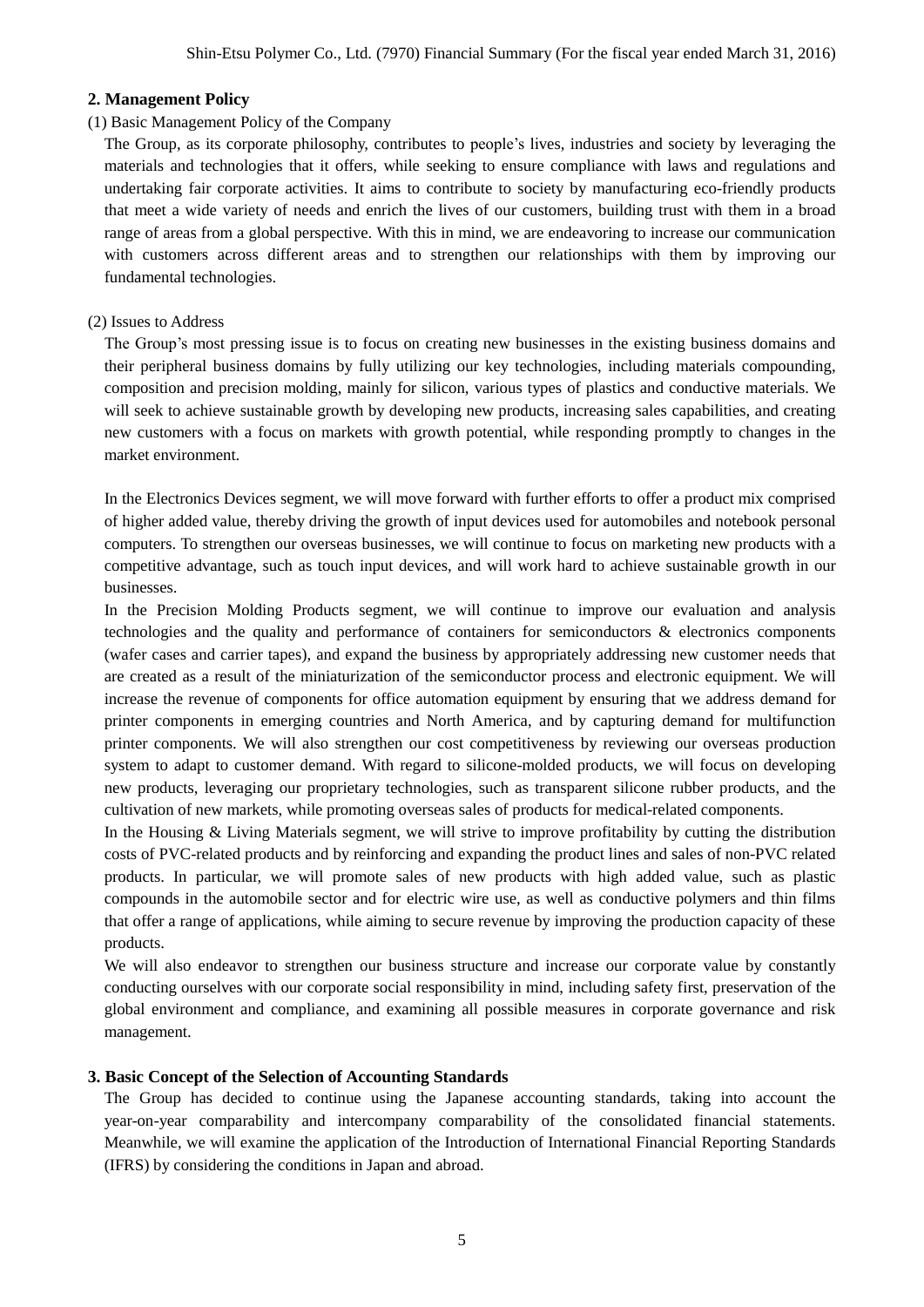# **4. Consolidated Financial Statements**

(1) Consolidated Balance Sheets

|                                        |                                                     | (Million yen)                                       |
|----------------------------------------|-----------------------------------------------------|-----------------------------------------------------|
|                                        | Year ended March 31, 2015<br>(As of March 31, 2015) | Year ended March 31, 2016<br>(As of March 31, 2016) |
| Assets                                 |                                                     |                                                     |
| <b>Current assets</b>                  |                                                     |                                                     |
| Cash and deposits                      | 37,333                                              | 38,725                                              |
| Notes and accounts receivable - trade  | 19,050                                              | 17,037                                              |
| Merchandise and finished goods         | 5,801                                               | 5,591                                               |
| Work in process                        | 1,349                                               | 1,500                                               |
| Raw materials and supplies             | 2,297                                               | 2,276                                               |
| Deferred tax assets                    | 1,054                                               | 992                                                 |
| Accounts receivable - other            | 1,293                                               | 1,206                                               |
| Other                                  | 1,906                                               | 3,018                                               |
| Allowance for doubtful accounts        | (423)                                               | (394)                                               |
| Total current assets                   | 69,663                                              | 69,953                                              |
| Non-current assets                     |                                                     |                                                     |
| Property, plant and equipment          |                                                     |                                                     |
| Buildings and structures, net          | 6,863                                               | 6,224                                               |
| Machinery, equipment and vehicles, net | 5,575                                               | 4,700                                               |
| Land                                   | 6,544                                               | 6,415                                               |
| Construction in progress               | 691                                                 | 1,457                                               |
| Other, net                             | 1,019                                               | 972                                                 |
| Total property, plant and equipment    | 20,693                                              | 19,771                                              |
| Intangible assets                      |                                                     |                                                     |
| Software                               | 383                                                 | 298                                                 |
| Other                                  | 146                                                 | 113                                                 |
| Total intangible assets                | 530                                                 | 412                                                 |
| Investments and other assets           |                                                     |                                                     |
| Investment securities                  | 1,551                                               | 1,265                                               |
| Long-term loans receivable             | $\sqrt{2}$                                          | $\overline{2}$                                      |
| Deferred tax assets                    | 322                                                 | 413                                                 |
| Other                                  | 1,125                                               | 1,027                                               |
| Total investments and other assets     | 3,001                                               | 2,708                                               |
| Total non-current assets               | 24,225                                              | 22,892                                              |
| Total assets                           | 93,889                                              | 92,845                                              |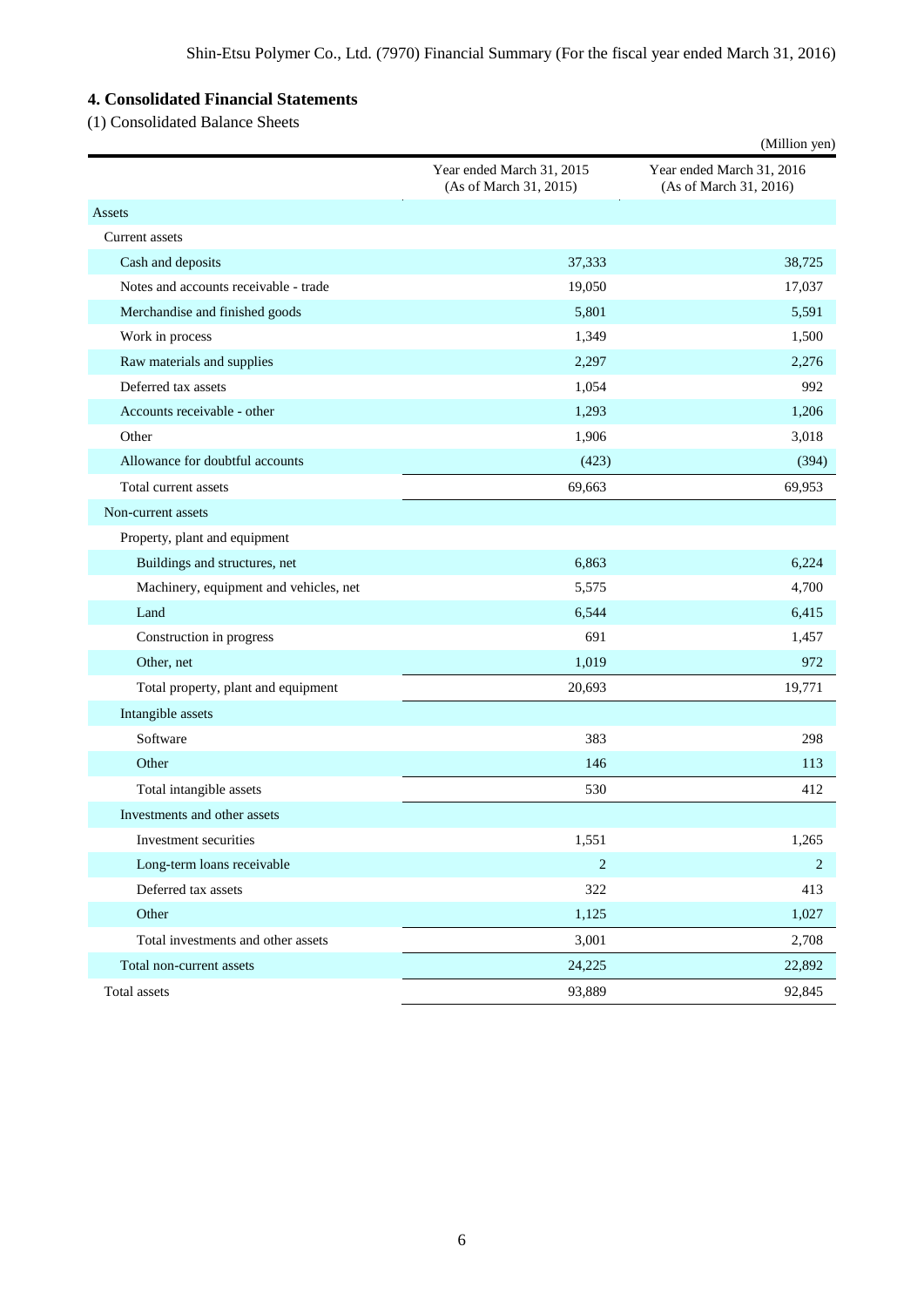|                                                          |                                                     | (Million yen)                                       |
|----------------------------------------------------------|-----------------------------------------------------|-----------------------------------------------------|
|                                                          | Year ended March 31, 2015<br>(As of March 31, 2015) | Year ended March 31, 2016<br>(As of March 31, 2016) |
| Liabilities                                              |                                                     |                                                     |
| <b>Current liabilities</b>                               |                                                     |                                                     |
| Notes and accounts payable - trade                       | 13,338                                              | 12,621                                              |
| Short-term loans payable                                 | $\boldsymbol{0}$                                    | $\overline{0}$                                      |
| Accounts payable - other                                 | 2,493                                               | 2,713                                               |
| Income taxes payable                                     | 229                                                 | 603                                                 |
| Accrued expenses                                         | 1,768                                               | 2,026                                               |
| Provision for bonuses                                    | 1,094                                               | 1,134                                               |
| Provision for directors' bonuses                         | 42                                                  | 42                                                  |
| Other                                                    | 896                                                 | 893                                                 |
| Total current liabilities                                | 19,846                                              | 20,035                                              |
| Non-current liabilities                                  |                                                     |                                                     |
| Long-term loans payable                                  | $\mathbf{1}$                                        | $\mathbf{0}$                                        |
| Net defined benefit liability                            | 1,331                                               | 1,327                                               |
| Other                                                    | 441                                                 | 228                                                 |
| Total non-current liabilities                            | 1,774                                               | 1,556                                               |
| <b>Total liabilities</b>                                 | 21,638                                              | 21,592                                              |
| <b>Net Assets</b>                                        |                                                     |                                                     |
| Shareholders' equity                                     |                                                     |                                                     |
| Capital stock                                            | 11,635                                              | 11,635                                              |
| Capital surplus                                          | 10,469                                              | 10,718                                              |
| Retained earnings                                        | 46,321                                              | 48,667                                              |
| Treasury shares                                          | (731)                                               | (528)                                               |
| Total shareholders' equity                               | 67,694                                              | 70,493                                              |
| Accumulated other comprehensive income                   |                                                     |                                                     |
| Valuation difference on available-for-sale<br>securities | 441                                                 | 305                                                 |
| Foreign currency translation adjustment                  | 3,200                                               | 449                                                 |
| Remeasurements of defined benefit plans, net of<br>tax   | $18\,$                                              | (11)                                                |
| Total accumulated other comprehensive income             | 3,660                                               | 743                                                 |
| Subscription rights to shares                            | 58                                                  | 15                                                  |
| Non-controlling interests                                | 836                                                 |                                                     |
| Total net assets                                         | 72,250                                              | 71,253                                              |
| Total liabilities and net assets                         | 93,889                                              | 92,845                                              |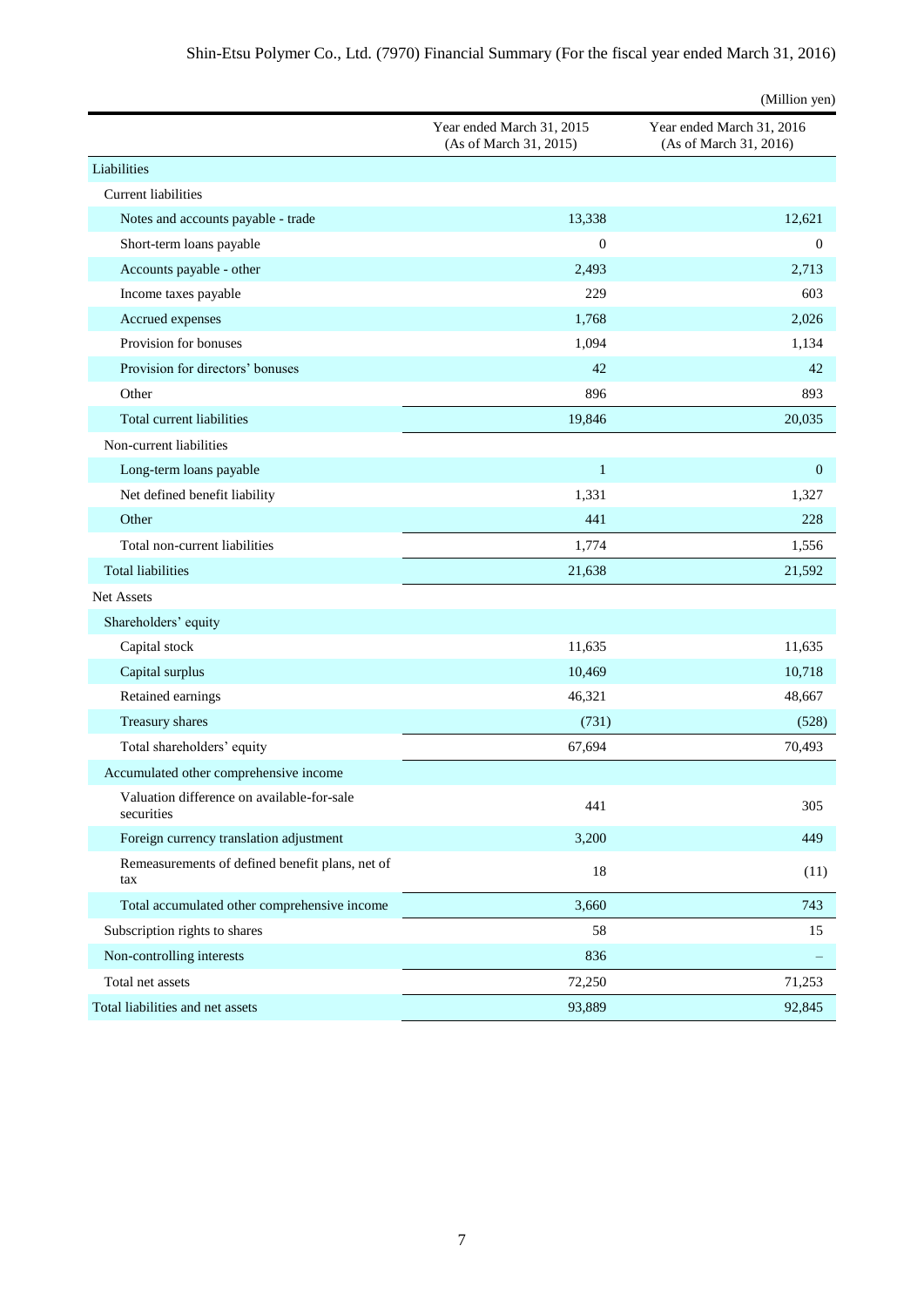# (2) Consolidated Statements of Income / Consolidated Statement of Comprehensive Income

Consolidated Statements of Income

|                                                                |                                                                | (Million yen)                                                  |
|----------------------------------------------------------------|----------------------------------------------------------------|----------------------------------------------------------------|
|                                                                | Year ended March 31, 2015<br>(April 1, 2014 to March 31, 2015) | Year ended March 31, 2016<br>(April 1, 2015 to March 31, 2016) |
| Net sales                                                      | 71,707                                                         | 75,039                                                         |
| Cost of sales                                                  | 53,173                                                         | 54,143                                                         |
| Gross profit                                                   | 18,534                                                         | 20,896                                                         |
| Selling, general and administrative expenses                   | 16,303                                                         | 16,795                                                         |
| Operating income                                               | 2,231                                                          | 4,101                                                          |
| Non-operating income                                           |                                                                |                                                                |
| Interest income                                                | 255                                                            | 240                                                            |
| Foreign exchange gains                                         | 616                                                            | 348                                                            |
| Other                                                          | 73                                                             | 229                                                            |
| Total non-operating income                                     | 945                                                            | 818                                                            |
| Non-operating expenses                                         |                                                                |                                                                |
| Interest expenses                                              | 31                                                             | 27                                                             |
| Loss on retirement of non-current assets                       | 274                                                            | 351                                                            |
| Other                                                          | 5                                                              | 8                                                              |
| Total non-operating expenses                                   | 311                                                            | 387                                                            |
| Ordinary income                                                | 2,865                                                          | 4,532                                                          |
| Extraordinary income                                           |                                                                |                                                                |
| Gain on reversal of subscription rights to shares              | 62                                                             |                                                                |
| Total extraordinary income                                     | 62                                                             |                                                                |
| <b>Extraordinary losses</b>                                    |                                                                |                                                                |
| <b>Impairment</b> loss                                         | 388                                                            | 158                                                            |
| Business structure improvement expenses                        | 153                                                            |                                                                |
| Total extraordinary losses                                     | 541                                                            | 158                                                            |
| Net income before income taxes                                 | 2,386                                                          | 4,373                                                          |
| Income taxes - current                                         | 823                                                            | 1,353                                                          |
| Income taxes - deferred                                        | (154)                                                          | (140)                                                          |
| Total income taxes                                             | 668                                                            | 1,213                                                          |
| Net income                                                     | 1,717                                                          | 3,160                                                          |
| Net income (loss) attributable to non-controlling<br>interests | (60)                                                           | 8                                                              |
| Profit attributable to owners of parent                        | 1,777                                                          | 3,151                                                          |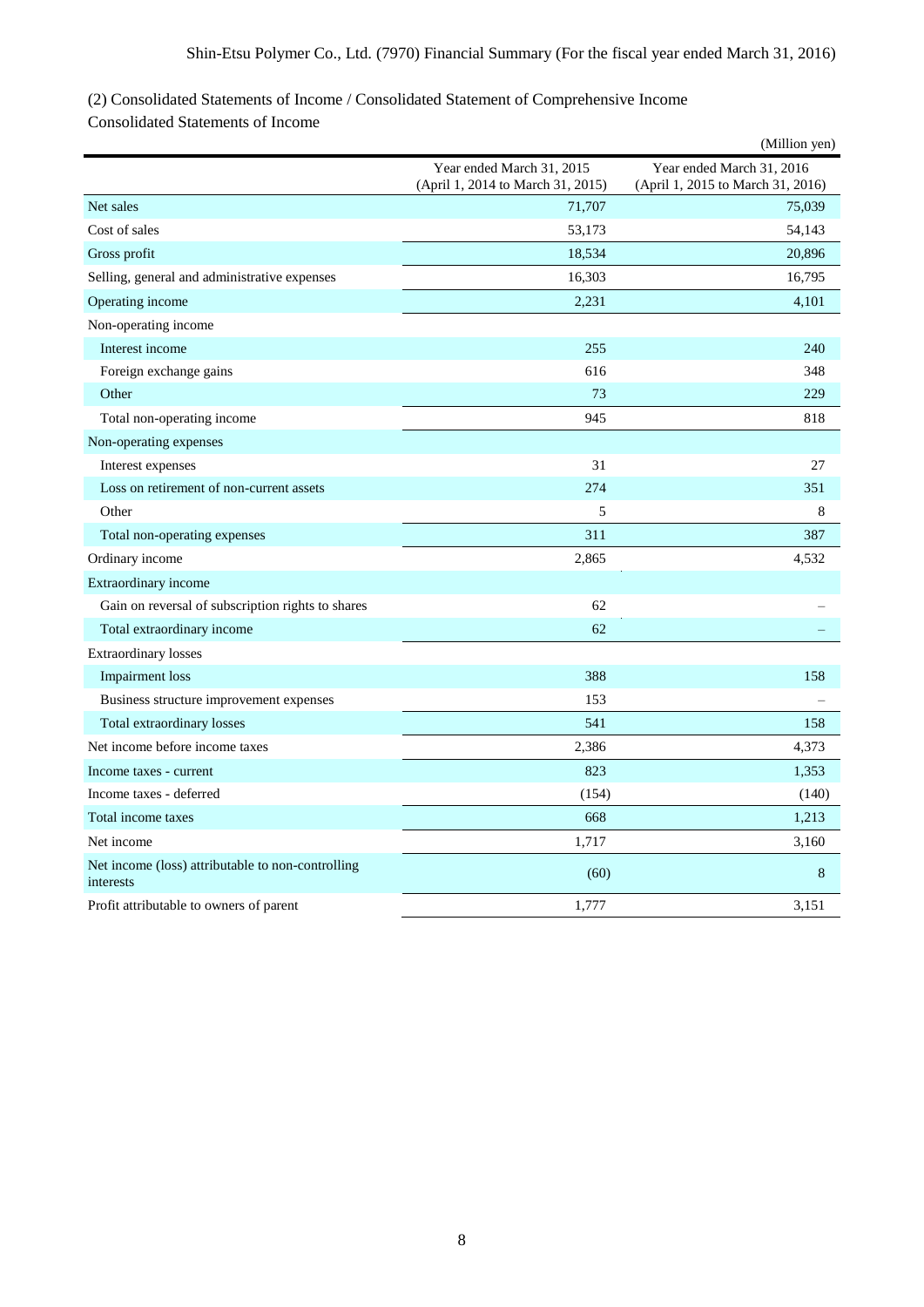# Consolidated Statement of Comprehensive Income

|                                                                   |                                                                | (Million yen)                                                  |
|-------------------------------------------------------------------|----------------------------------------------------------------|----------------------------------------------------------------|
|                                                                   | Year ended March 31, 2015<br>(April 1, 2014 to March 31, 2015) | Year ended March 31, 2016<br>(April 1, 2015 to March 31, 2016) |
| Net income                                                        | 1,717                                                          | 3,160                                                          |
| Other comprehensive income                                        |                                                                |                                                                |
| Valuation difference on available-for-sale securities             | 185                                                            | (135)                                                          |
| Foreign currency translation adjustment                           | 2,676                                                          | (2,768)                                                        |
| Remeasurements of defined benefit plans, net of tax               | (34)                                                           | (29)                                                           |
| Total other comprehensive income                                  | 2,827                                                          | (2,933)                                                        |
| Comprehensive income                                              | 4,544                                                          | 226                                                            |
| Comprehensive income attributable to                              |                                                                |                                                                |
| Comprehensive income attributable to owners of<br>parent          | 4,519                                                          | 235                                                            |
| Comprehensive income attributable to<br>non-controlling interests | 24                                                             | (8)                                                            |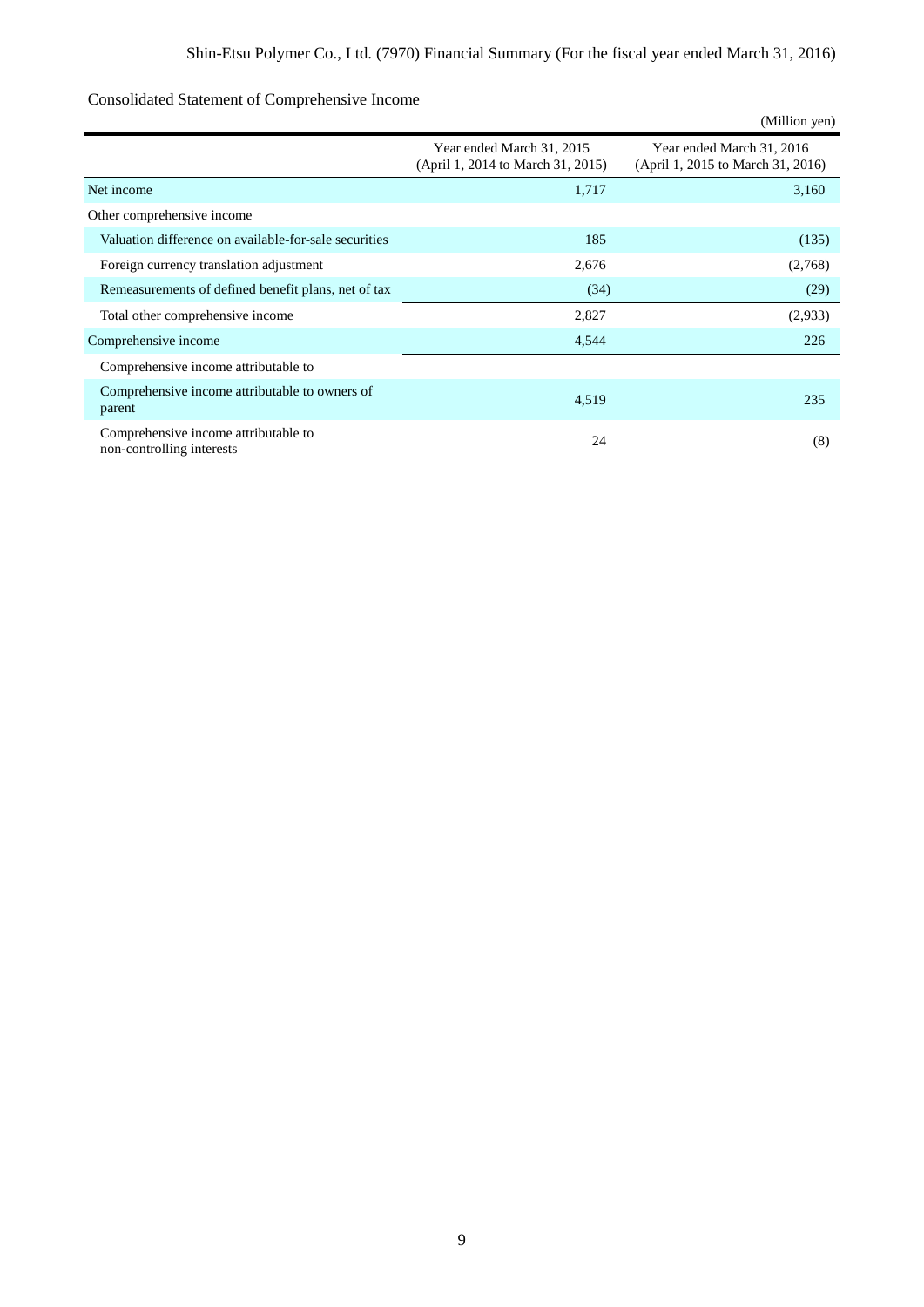# (3) Consolidated Statements of Changes in Net Assets

|                                                                                                    |                                                                | (Million yen)                                                  |
|----------------------------------------------------------------------------------------------------|----------------------------------------------------------------|----------------------------------------------------------------|
|                                                                                                    | Year ended March 31, 2015<br>(April 1, 2014 to March 31, 2015) | Year ended March 31, 2016<br>(April 1, 2015 to March 31, 2016) |
| Shareholders' equity:                                                                              |                                                                |                                                                |
| Capital stock:                                                                                     |                                                                |                                                                |
| Balance at the beginning of the year                                                               | 11,635                                                         | 11,635                                                         |
| <b>Restated balance</b>                                                                            | 11,635                                                         | 11,635                                                         |
| Balance at the current year-end                                                                    | 11,635                                                         | 11,635                                                         |
| Capital surplus:                                                                                   |                                                                |                                                                |
| Balance at the beginning of the year                                                               | 10,469                                                         | 10,469                                                         |
| <b>Restated balance</b>                                                                            | 10,469                                                         | 10,469                                                         |
| Changes during the fiscal year:                                                                    |                                                                |                                                                |
| Change in treasury shares of parent arising from<br>transactions with non-controlling shareholders |                                                                | 249                                                            |
| Total changes during the fiscal year                                                               |                                                                | 249                                                            |
| Balance at the current year-end                                                                    | 10.469                                                         | 10,718                                                         |
| Retained earnings:                                                                                 |                                                                |                                                                |
| Balance at the beginning of the year                                                               | 45,065                                                         | 46,321                                                         |
| Cumulative effects of changes in accounting                                                        | 296                                                            |                                                                |
| policies                                                                                           |                                                                |                                                                |
| <b>Restated balance</b>                                                                            | 45,362                                                         | 46,321                                                         |
| Changes during the fiscal year:                                                                    |                                                                |                                                                |
| Dividends of surplus                                                                               | (731)                                                          | (734)                                                          |
| Profit attributable to owners of parent                                                            | 1,777                                                          | 3,151                                                          |
| Disposal of treasury shares                                                                        | (87)                                                           | (69)                                                           |
| Change of scope of consolidation                                                                   |                                                                | (1)                                                            |
| Total changes during the fiscal year                                                               | 959                                                            | 2,345                                                          |
| Balance at the current year-end                                                                    | 46,321                                                         | 48,667                                                         |
| Treasury shares:                                                                                   |                                                                |                                                                |
| Balance at the beginning of the year                                                               | (948)                                                          | (731)                                                          |
| <b>Restated balance</b>                                                                            | (948)                                                          | (731)                                                          |
| Changes during the fiscal year:                                                                    |                                                                |                                                                |
| Purchase of treasury shares                                                                        | (1)                                                            | (0)                                                            |
| Disposal of treasury shares                                                                        | 218                                                            | 204                                                            |
| Total changes during the fiscal year                                                               | 217                                                            | 203                                                            |
| Balance at the current year-end                                                                    | (731)                                                          | (528)                                                          |
| Total shareholders' equity:                                                                        |                                                                |                                                                |
| Balance at the beginning of the year                                                               | 66,221                                                         | 67,694                                                         |
| Cumulative effects of changes in accounting<br>policies                                            | 296                                                            |                                                                |
| <b>Restated balance</b>                                                                            | 66,518                                                         | 67,694                                                         |
| Changes during the fiscal year:                                                                    |                                                                |                                                                |
| Change in treasury shares of parent arising from<br>transactions with non-controlling shareholders |                                                                | 249                                                            |
| Dividends of surplus                                                                               | (731)                                                          | (734)                                                          |
| Profit attributable to owners of parent                                                            | 1,777                                                          | 3,151                                                          |
| Purchase of treasury shares                                                                        | (1)                                                            | (0)                                                            |
| Disposal of treasury shares                                                                        | 131                                                            | 135                                                            |
| Change of scope of consolidation                                                                   |                                                                | (1)                                                            |
| Total changes during the fiscal year                                                               | 1,176                                                          | 2,798                                                          |
| Balance at the current year-end                                                                    | 67,694                                                         | 70,493                                                         |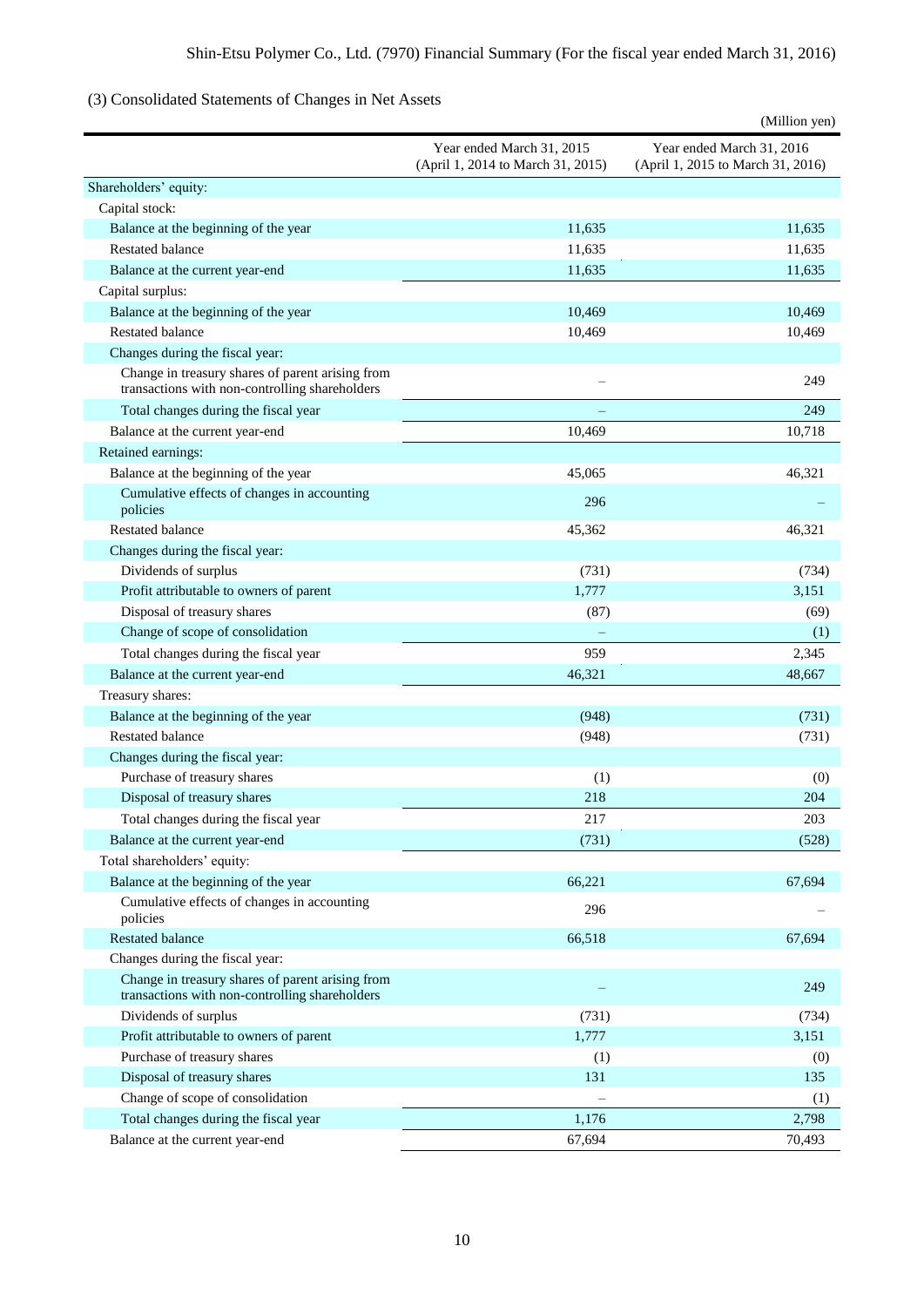|                                                         |                                                                | (Million yen)                                                  |
|---------------------------------------------------------|----------------------------------------------------------------|----------------------------------------------------------------|
|                                                         | Year ended March 31, 2015<br>(April 1, 2014 to March 31, 2015) | Year ended March 31, 2016<br>(April 1, 2015 to March 31, 2016) |
| Accumulated other comprehensive income:                 |                                                                |                                                                |
| Valuation difference on available-for-sale securities:  |                                                                |                                                                |
| Balance at the beginning of the year                    | 256                                                            | 441                                                            |
| <b>Restated balance</b>                                 | 256                                                            | 441                                                            |
| Changes during the fiscal year:                         |                                                                |                                                                |
| Net changes of items other than shareholders'<br>equity | 185                                                            | (135)                                                          |
| Total changes during the fiscal year                    | 185                                                            | (135)                                                          |
| Balance at the current year-end                         | 441                                                            | 305                                                            |
| Foreign currency translation adjustment:                |                                                                |                                                                |
| Balance at the beginning of the year                    | 609                                                            | 3,200                                                          |
| <b>Restated balance</b>                                 | 609                                                            | 3,200                                                          |
| Changes during the fiscal year:                         |                                                                |                                                                |
| Net changes of items other than shareholders'<br>equity | 2,591                                                          | (2,751)                                                        |
| Total changes during the fiscal year                    | 2,591                                                          | (2,751)                                                        |
| Balance at the current year-end                         | 3,200                                                          | 449                                                            |
| Remeasurements of defined benefit plans, net of tax:    |                                                                |                                                                |
| Balance at the beginning of the year                    | 53                                                             | 18                                                             |
| <b>Restated balance</b>                                 | 53                                                             | 18                                                             |
| Changes during the fiscal year:                         |                                                                |                                                                |
| Net changes of items other than shareholders'<br>equity | (34)                                                           | (29)                                                           |
| Total changes during the fiscal year                    | (34)                                                           | (29)                                                           |
| Balance at the current year-end                         | 18                                                             | (11)                                                           |
| Total accumulated other comprehensive income:           |                                                                |                                                                |
| Balance at the beginning of the year                    | 918                                                            | 3,660                                                          |
| Restated balance                                        | 918                                                            | 3,660                                                          |
| Changes during the fiscal year:                         |                                                                |                                                                |
| Net changes of items other than shareholders'<br>equity | 2,742                                                          | (2,916)                                                        |
| Total changes during the fiscal year                    | 2,742                                                          | (2,916)                                                        |
| Balance at the current year-end                         | 3,660                                                          | 743                                                            |
| Subscription rights to shares:                          |                                                                |                                                                |
| Balance at the beginning of the year                    | 133                                                            | 58                                                             |
| <b>Restated balance</b>                                 | 133                                                            | 58                                                             |
| Changes during the fiscal year:                         |                                                                |                                                                |
| Net changes of items other than shareholders'<br>equity | (75)                                                           | (42)                                                           |
| Total changes during the fiscal year                    | (75)                                                           | (42)                                                           |
| Balance at the current year-end                         | 58                                                             | 15                                                             |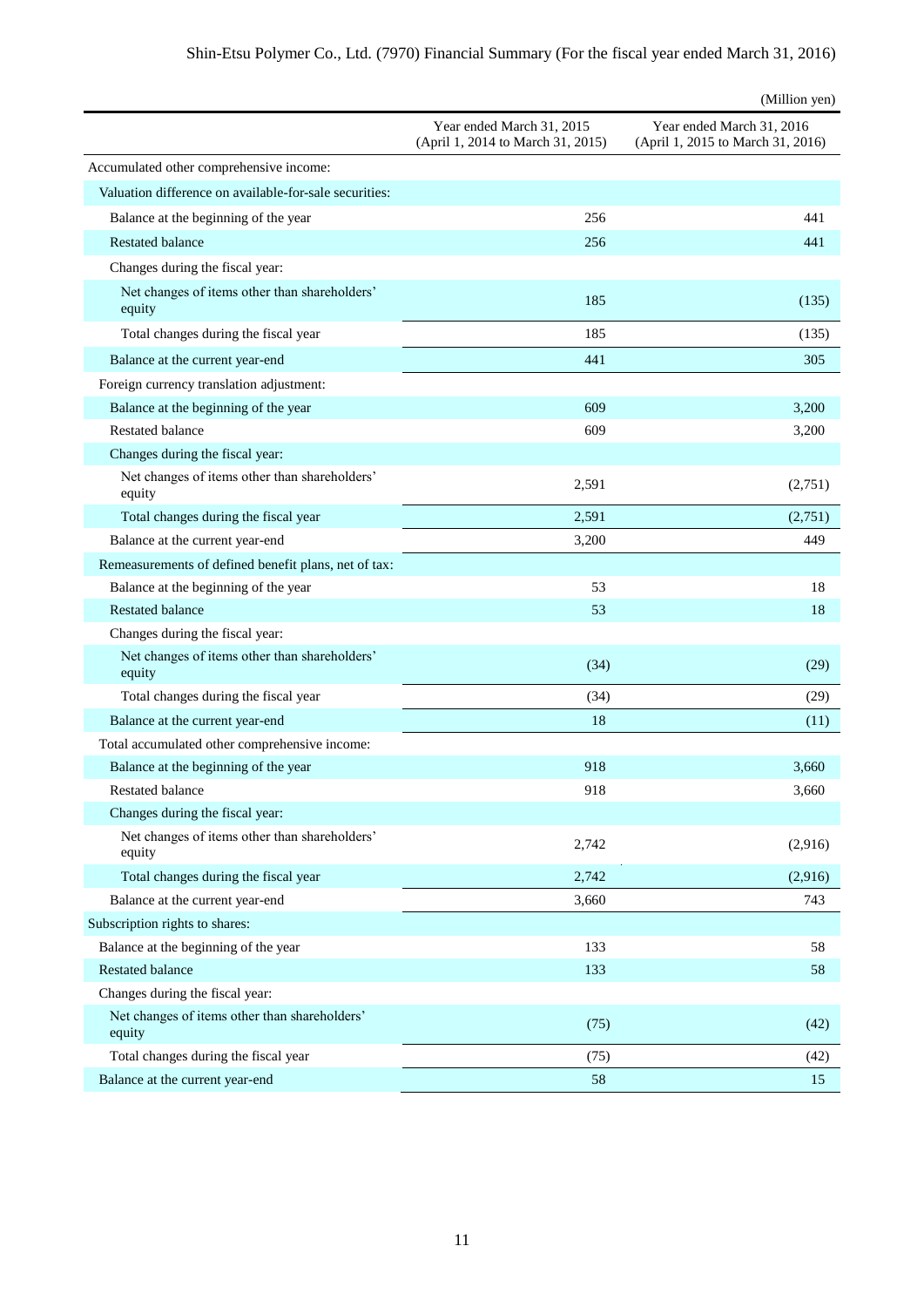|                                                                                                    |                                                                | (Million yen)                                                  |
|----------------------------------------------------------------------------------------------------|----------------------------------------------------------------|----------------------------------------------------------------|
|                                                                                                    | Year ended March 31, 2015<br>(April 1, 2014 to March 31, 2015) | Year ended March 31, 2016<br>(April 1, 2015 to March 31, 2016) |
| Non-controlling interests:                                                                         |                                                                |                                                                |
| Balance at the beginning of the year                                                               | 814                                                            | 836                                                            |
| <b>Restated balance</b>                                                                            | 814                                                            | 836                                                            |
| Changes during the fiscal year:                                                                    |                                                                |                                                                |
| Net changes of items other than shareholders'<br>equity                                            | 22                                                             | (836)                                                          |
| Total changes during the fiscal year                                                               | 22                                                             | (836)                                                          |
| Balance at the current year-end                                                                    | 836                                                            |                                                                |
| Total net assets:                                                                                  |                                                                |                                                                |
| Balance at the beginning of the year                                                               | 68,088                                                         | 72.250                                                         |
| Cumulative effects of changes in accounting<br>policies                                            | 296                                                            |                                                                |
| <b>Restated balance</b>                                                                            | 68,385                                                         | 72,250                                                         |
| Changes during the fiscal year:                                                                    |                                                                |                                                                |
| Change in treasury shares of parent arising from<br>transactions with non-controlling shareholders |                                                                | 249                                                            |
| Dividends of surplus                                                                               | (731)                                                          | (734)                                                          |
| Profit attributable to owners of parent                                                            | 1,777                                                          | 3,151                                                          |
| Purchase of treasury shares                                                                        | (1)                                                            | (0)                                                            |
| Disposal of treasury shares                                                                        | 131                                                            | 135                                                            |
| Change of scope of consolidation                                                                   |                                                                | (1)                                                            |
| Net changes of items other than shareholders'<br>equity                                            | 2,688                                                          | (3,795)                                                        |
| Total changes during the fiscal year                                                               | 3,864                                                          | (996)                                                          |
| Balance at the current year-end                                                                    | 72,250                                                         | 71,253                                                         |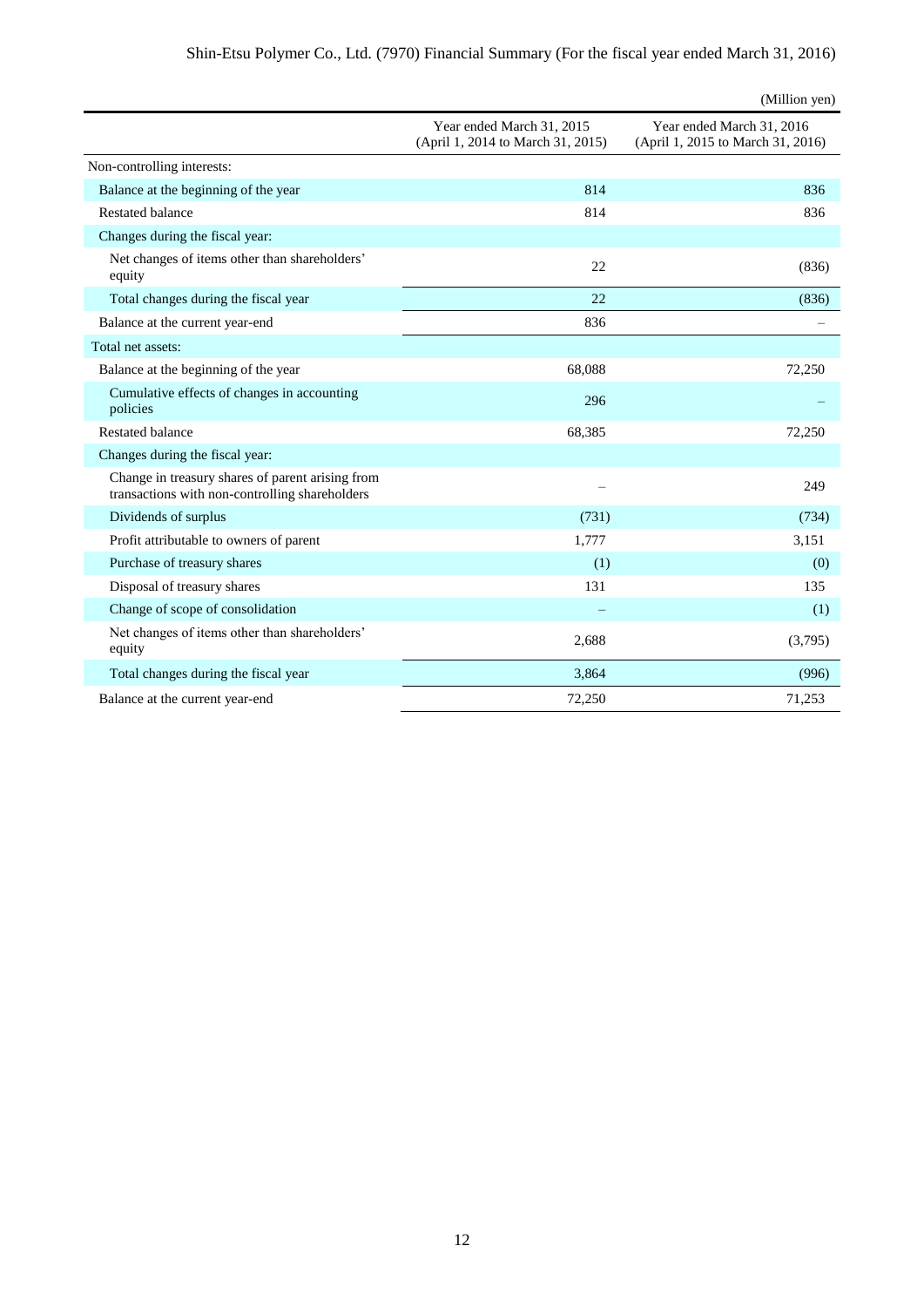# (4) Consolidated Statements of Cash Flows

|                                                                                                                           |                                                                | (Million yen)                                                  |
|---------------------------------------------------------------------------------------------------------------------------|----------------------------------------------------------------|----------------------------------------------------------------|
|                                                                                                                           | Year ended March 31, 2015<br>(April 1, 2014 to March 31, 2015) | Year ended March 31, 2016<br>(April 1, 2015 to March 31, 2016) |
| Cash flows from operating activities                                                                                      |                                                                |                                                                |
| Net income before income taxes                                                                                            | 2,386                                                          | 4,373                                                          |
| Depreciation                                                                                                              | 3,868                                                          | 3,315                                                          |
| Impairment loss                                                                                                           | 388                                                            | 158                                                            |
| Increase (decrease) in net defined benefit liability                                                                      | (55)                                                           | (33)                                                           |
| Interest and dividend income                                                                                              | (277)                                                          | (264)                                                          |
| Interest expenses                                                                                                         | 31                                                             | 27                                                             |
| Foreign exchange losses (gains)                                                                                           | (153)                                                          | (163)                                                          |
| Loss on retirement of non-current assets                                                                                  | 274                                                            | 351                                                            |
| Decrease (increase) in notes and accounts receivable<br>- trade                                                           | (577)                                                          | 438                                                            |
| Decrease (increase) in inventories                                                                                        | (1,004)                                                        | (214)                                                          |
| Increase (decrease) in notes and accounts payable -<br>trade                                                              | 22                                                             | (458)                                                          |
| Decrease/increase in consumption taxes<br>receivable/payable                                                              | (99)                                                           | (38)                                                           |
| Other, net                                                                                                                | 373                                                            | 816                                                            |
| Subtotal                                                                                                                  | 5,176                                                          | 8,306                                                          |
| Interest and dividend income received                                                                                     | 293                                                            | 287                                                            |
| Interest expenses paid                                                                                                    | (30)                                                           | (27)                                                           |
| Income taxes (paid) refund                                                                                                | (782)                                                          | (884)                                                          |
| Net cash provided by (used in) operating activities                                                                       | 4,656                                                          | 7,682                                                          |
| Cash flows from investing activities                                                                                      |                                                                |                                                                |
| Decrease (increase) in time deposits                                                                                      | 1,809                                                          | (882)                                                          |
| Purchase of property, plant and equipment                                                                                 | (3,234)                                                        | (3,985)                                                        |
| Proceeds from sales of property, plant and equipment                                                                      | 39                                                             | 96                                                             |
| Purchase of intangible assets                                                                                             | (49)                                                           | (49)                                                           |
| Proceeds from sales of investment securities                                                                              |                                                                | 92                                                             |
| Investments in capital of unconsolidated subsidiaries                                                                     | (33)                                                           |                                                                |
| Other, net                                                                                                                | (104)                                                          | (38)                                                           |
| Net cash provided by (used in) investing activities                                                                       | (1,572)                                                        | (4,768)                                                        |
| Cash flows from financing activities                                                                                      |                                                                |                                                                |
| Cash dividends paid                                                                                                       | (731)                                                          | (733)                                                          |
| Payments from changes in ownership interests in<br>subsidiaries that do not result in change in scope of<br>consolidation |                                                                | (578)                                                          |
| Other, net                                                                                                                | 127                                                            | 133                                                            |
| Net cash provided by (used in) financing activities                                                                       | (604)                                                          | (1,179)                                                        |
| Effect of exchange rate change on cash and cash<br>equivalents                                                            | 1,556                                                          | (1, 347)                                                       |
| Net increase (decrease) in cash and cash equivalents                                                                      | 4,036                                                          | 388                                                            |
| Cash and cash equivalents at the beginning of the year                                                                    | 30,786                                                         | 34,823                                                         |
| Increase (decrease) in cash and cash equivalents<br>resulting from change of scope of consolidation                       |                                                                | 166                                                            |
| Cash and cash equivalents at the end of the year                                                                          | 34,823                                                         | 35,377                                                         |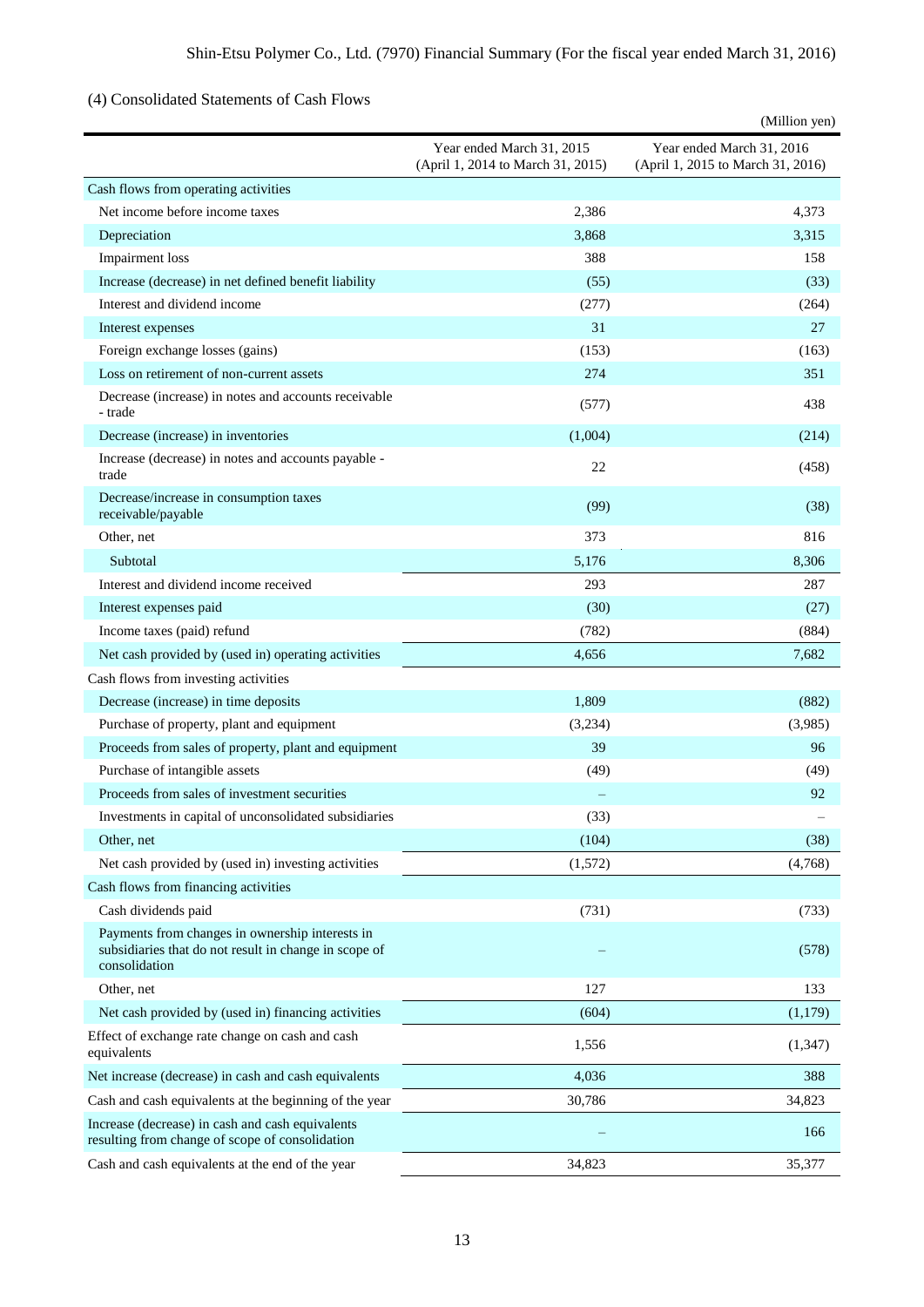#### **Information on net sales, profits or losses, assets, liabilities and other amounts by reported segment**

| Previous term: Year ended March 31, 2015 (April 1, 2014 to March 31, 2015) |                       |                                  |                                    |           |                         | (Million yen) |
|----------------------------------------------------------------------------|-----------------------|----------------------------------|------------------------------------|-----------|-------------------------|---------------|
|                                                                            |                       | Reported segments                |                                    |           |                         |               |
| Item                                                                       | Electronic<br>Devices | Precision<br>Molding<br>Products | Housing $&$<br>Living<br>Materials | Sub-total | <b>Others</b><br>(Note) | Total         |
| Net sales                                                                  |                       |                                  |                                    |           |                         |               |
| Sales to outside customers                                                 | 18,875                | 28,644                           | 18,435                             | 65,954    | 5,753                   | 71,707        |
| Inter-segment sales or transfers                                           |                       |                                  |                                    |           |                         |               |
| Total                                                                      | 18,875                | 28,644                           | 18,435                             | 65,954    | 5,753                   | 71,707        |
| Segment profit (loss)                                                      | 913                   | 2,188                            | (712)                              | 2,389     | (115)                   | 2,274         |
| Other items                                                                |                       |                                  |                                    |           |                         |               |
| Depreciation                                                               | 1,304                 | 2.164                            | 266                                | 3,736     | 142                     | 3,878         |

(Note) "Others" is a business segment that is not included in the reported segments and includes the constructing business, etc.

#### Current term: Year ended March 31, 2016 (April 1, 2015 to March 31, 2016) (Million yen)

|                                  |                          | Reported segments                |                                    |           |                  |        |
|----------------------------------|--------------------------|----------------------------------|------------------------------------|-----------|------------------|--------|
| Item                             | Electronic<br>Devices    | Precision<br>Molding<br>Products | Housing $&$<br>Living<br>Materials | Sub-total | Others<br>(Note) | Total  |
| Net sales                        |                          |                                  |                                    |           |                  |        |
| Sales to outside customers       | 19,933                   | 30,377                           | 18,205                             | 68,516    | 6,522            | 75,039 |
| Inter-segment sales or transfers | $\overline{\phantom{0}}$ |                                  |                                    | -         |                  |        |
| Total                            | 19,933                   | 30,377                           | 18,205                             | 68,516    | 6,522            | 75,039 |
| Segment profit (loss)            | 1,306                    | 3,629                            | (50)                               | 4,885     | (740)            | 4,144  |
| Other items                      |                          |                                  |                                    |           |                  |        |
| Depreciation                     | 1,002                    | 1,760                            | 290                                | 3,053     | 285              | 3,338  |

(Note) "Others" is a business segment that is not included in the reported segments and includes the constructing business, etc.

# **Total amounts for reported segments, their differences from the amounts stated in consolidated financial statements and important details of the differences (difference adjustment)**

|                                                       |                      | (Million yen)            |
|-------------------------------------------------------|----------------------|--------------------------|
| Net sales                                             | Previous fiscal year | Fiscal year under review |
| Total profit in reported segments                     | 65,954               | 68,516                   |
| Net sales for "Others" segment                        | 5.753                | 6.522                    |
| Net sales stated in consolidated financial statements | 71.707               | 75,039                   |

(Million yen)

|                                                              |                      | $($ whindii $\gamma$ Cii) |
|--------------------------------------------------------------|----------------------|---------------------------|
| Profit                                                       | Previous fiscal year | Fiscal year under review  |
| Total profit in reported segments                            | 2,389                | 4,885                     |
| Profit in "Others" segment                                   | (115)                | (740)                     |
| Adjustment of inventories                                    | (54)                 | (75)                      |
| Adjustment of non-current assets                             | 10                   | 23                        |
| Adjustment of allowance for doubtful accounts                |                      |                           |
| Operating income stated in consolidated financial statements | 2,231                | 4.101                     |

|              |                                        |                                |                         |                                |                         |                                |                                                           | (Million yen)                  |
|--------------|----------------------------------------|--------------------------------|-------------------------|--------------------------------|-------------------------|--------------------------------|-----------------------------------------------------------|--------------------------------|
| Other items  | Total amounts for<br>reported segments |                                | Others                  |                                | Adjustments             |                                | Amounts stated in<br>consolidated financial<br>statements |                                |
|              | Previous<br>fiscal year                | Fiscal year<br>under<br>review | Previous<br>fiscal year | Fiscal year<br>under<br>review | Previous<br>fiscal year | Fiscal year<br>under<br>review | Previous<br>fiscal year                                   | Fiscal year<br>under<br>review |
| Depreciation | 3,736                                  | 3,053                          | 1421                    | 285                            | (10)                    | (23)                           | 3,868                                                     | 3,315                          |